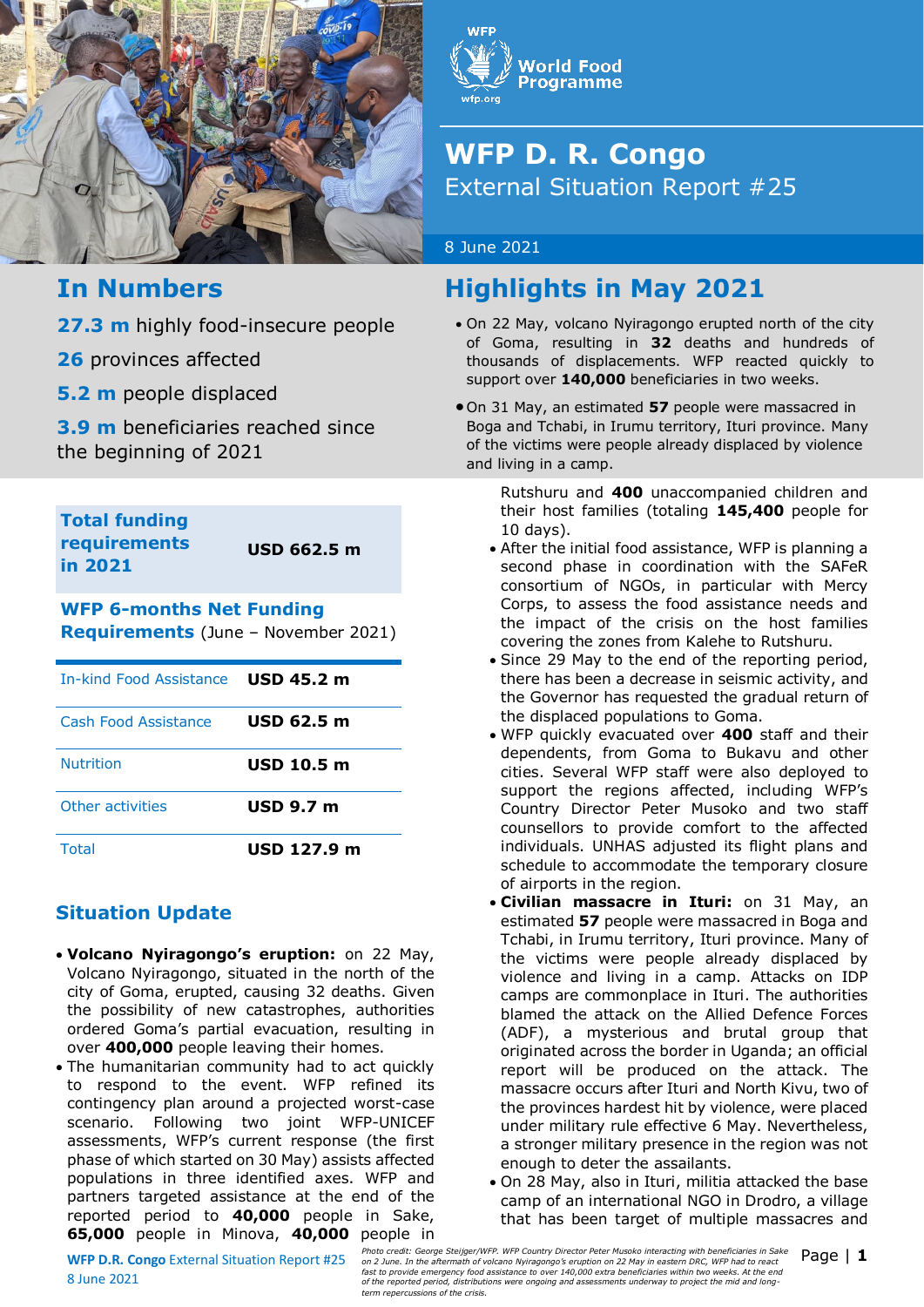attacks over the past two decades. Staff are safe but the health project has been suspended.

- **COVID-19 third wave in the DRC:** on 3 June, the Ministry of Health announced DRC is facing a third wave of COVID-19. The announcement came after over four weeks of increasing cases, deaths, and saturation of existing health facilities. The Ministry also confirmed that there is also an increase of Indian, Brazilian, South African, and British variants recorded on Congolese soil. The government concluded by requesting citizens to abide to the COVID-19 preventive measures, such as social distancing and wearing masks correctly. Both the national and UN vaccination campaigns are ongoing. At the end of May, the total number of confirmed COVID-19 cases in the Democratic Republic of Congo was over **30,000**, with some **800** deaths. The main province affected was Kinshasa with over **20,000** cases.
- **COVID-19 vaccination campaigns:** as of 3 June, **26,658** people had been vaccinated in the DRC with the first dose of the Vaxzevria vaccine (i.e., Astra Zeneca). The vaccination campaign started on 19 April. The UN vaccination campaign, running in parallel, had already vaccinated another **5,620** staff as of 3 June.
- **EFSA implementation:** the March 2021 IPC estimated that **27.3 m** people in DRC are acutely food insecure, thus making the DRC the country with the highest rate of food insecurity in the world. To prepare for the next IPC workshop scheduled for mid-July, WFP has launched the data collection process through the implementation of the emergency food security assessments (EFSA) throughout the country. The data collected through EFSAs will feed the IPC analysis to update the food insecurity mapping and figures by July/August 2021.

## **WFP Response**

 Under the Country Strategic Plan 2021-2024, WFP continues with its large-scale assistance, targeting **8.7 million people** with food and nutrition assistance throughout 2021.

#### $\mathbb{R}^2$ **Food and Nutrition Assistance**

- **Overview**: in 2021, WFP has already reached **3.9 m** people with either in-kind, cash, or Nutrition food assistance. Throughout May alone, WFP has reached **over 1 m** beneficiaries in the DRC; it represents the highest monthly achievement of 2021 so far. It is impressive given the challenging context faced in May that impacted distributions, such as: poor road accessibility; rainy weather; partners' shortage of cash in some provinces; insecurity, and the recent volcano eruption.
- **General food distribution:** WFP reached some **510,000** beneficiaries in May. In South Kivu, during the second half of May, WFP and partner World Vision distributed **272 MT** of food to some 16,500 displaced beneficiaries, returnees, and

host families in Mboko and Kaboke (Fizi territory). Meanwhile, in the Kasai region, WFP assisted **30,300** beneficiaries with **142 MT** of food.

- **Cash assistance:** WFP reached **258,000** beneficiaries in May. In Ituri, unconditional cash distribution started on 22 May targeting **36,000** beneficiaries in Aumba and Djalasinga (Mahagi territory) and was completed during the first week of June. Additionally, the month registered the highest absolute figure achieved in one single month thus far in 2021, primarily due to the implementation of a CBT programme in North Kivu's Butembo area.
- **N'sele project:** a mobile money double distribution through partner VODACOM was completed for **12,500** households. Direct cash distributions through partner TMB have also taken place. WFP together with UNICEF will start project phase two in June, where the most vulnerable beneficiary households targeted from phase one will receive additional assistance for six months. A multi donor field visit is being organized in late June to secure funding for a scale up.
- **Assistance to CAR refugees:** during the second half of May, the WFP office in Gbadolite distributed cash assistance to some **6,500** refugees (approximately 2,000 households) in Yakoma and another **6,700** refugees (app. 1,900 households) benefitted from High Energy Biscuits and cash assistance in Limassa and Gomba villages.
- Cumulatively, in 2021, WFP has supported **148,000** camp-based refugees from CAR, South Sudan, and Burundi with cash assistance. Since December 2020, it is estimated **92,000** people arrived in the northern DRC provinces according to Government data.
- **Nutrition:** during May, WFP reached some **176,000** beneficiaries with malnutrition treatment activities and another **90,000** with prevention activities. Food availability remains a challenge in the Kasais especially commodities for the treatment of Moderate Acute Malnutrition.

## **卡 鱼** 二、Supply Chain

- **Nyiragongo volcano response:** WFP diverted **1,339 MT** of various food commodities supplied from Dar es Salaam (Tanzania) to Bukavu. The intention is to build a contingency stock in the event Goma's warehouses become inaccessible, which happened temporarily in late May.
- **Pointe Noire corridor in the Republic of Congo activated:** WFP inaugurated a new corridor via Brazzaville, which is now operational. The first containers of oil and Maize Meal have reached Kinshasa dry port in May.
- **Food Safety and Quality mission completed:**  A WFP Headquarters led food safety and quality mission concluded its work in DRC late May. The recommendations will guide WFP's efforts to identify new capable suppliers and build the capacity of existing suppliers in accordance with WFP's global food safety and quality standards.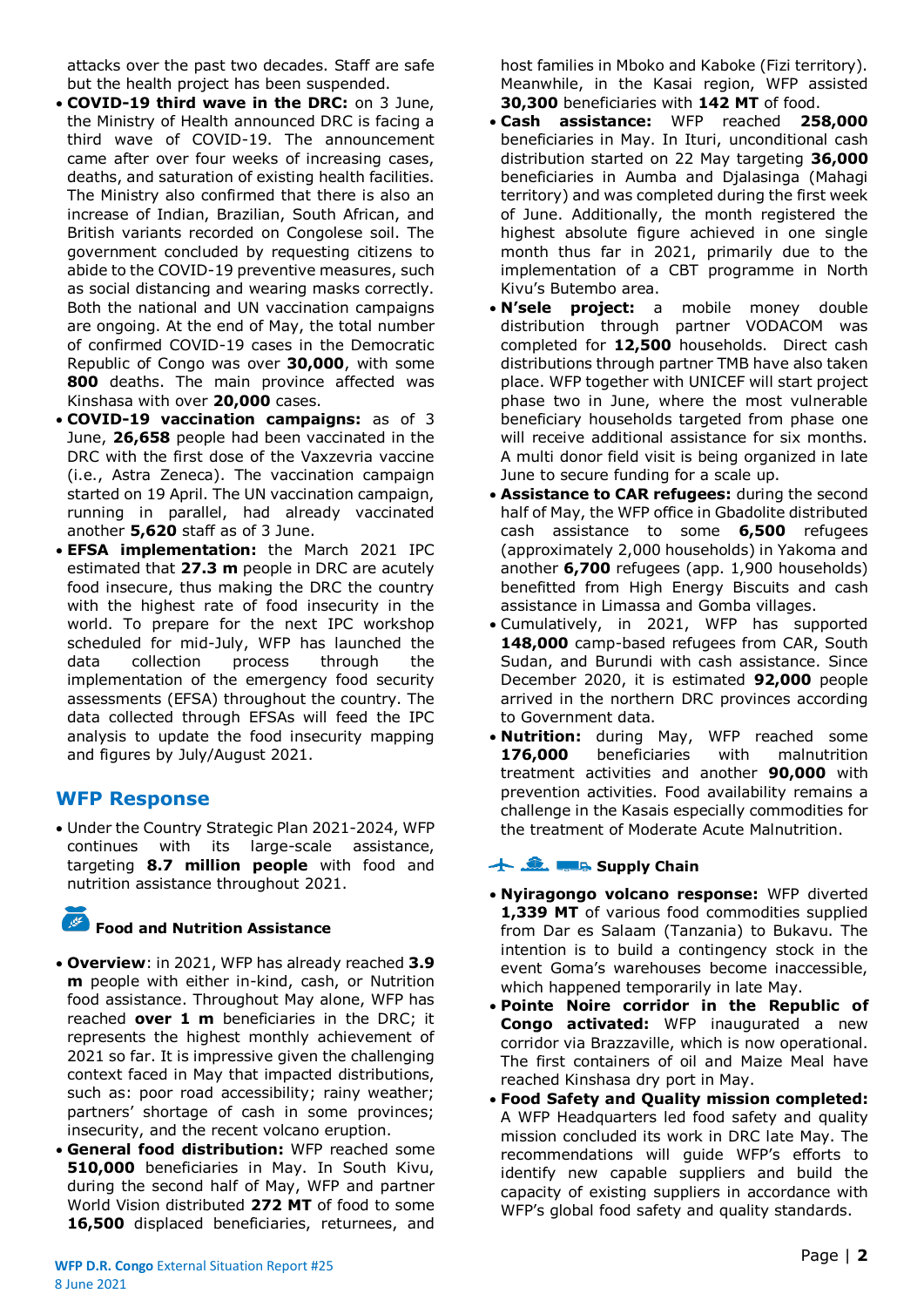### **Communications**

 Communication teams from DRC, WFP's Southern Africa Regional Bureau in Johannesburg, and WFP's Headquarters in Rome have published several tweets and videos covering the Nyiragongo volcano eruption:

**[https://twitter.com/WFPDRC/status/140082708676](https://twitter.com/WFPDRC/status/1400827086768594946?s=20) [8594946?s=20](https://twitter.com/WFPDRC/status/1400827086768594946?s=20) [https://twitter.com/WFPDRC/status/140110070666](https://twitter.com/WFPDRC/status/1401100706665451522?s=20) [5451522?s=20](https://twitter.com/WFPDRC/status/1401100706665451522?s=20)  [https://twitter.com/WFPDRC/status/140080795826](https://twitter.com/WFPDRC/status/1400807958263521285?s=20) [3521285?s=20](https://twitter.com/WFPDRC/status/1400807958263521285?s=20)** 

 Please click below to see some media coverage of WFP operation response to Goma volcano eruption crisis:

**[Zawya.com](https://www.zawya.com/mena/en/press-releases/story/World_Food_Programme_WFP_provides_food_to_thousands_displaced_from_Goma_after_Volcano_eruption-AFPR0206202127172/) [Socialnews.xyz](https://www.socialnews.xyz/2021/06/02/world-food-programme-wfp-provides-food-to-thousands-displaced-from-goma-after-volcano-eruption/) [Nnn.ng](https://nnn.ng/wfp-provides-food-to-thousands-displaced-from-goma-after-volcano-eruption/) [Archyde.com](https://www.archyde.com/un-food-assistance-to-https:/newsbeezer.com/ethiopia/the-world-food-program-wfp-provides-food-to-thousands-of-people-displaced-from-goma-after-the-volcanic-eruption-2/displaced-people-from-goma/) [Voanews.com](https://www.voanews.com/africa/350000-victims-goma-volcanic-eruption-urgently-need-aid-un-says?amp) [Xinhuanet.com](http://french.xinhuanet.com/2021-05/31/c_139980740.htm) [Ewn.co.za](https://ewn.co.za/2021/06/01/defying-warnings-inhabitants-return-to-dr-congo-s-volcano-city)**

Video footage by Al Jazeera in Sake:

**<https://youtu.be/o-Ec1fnxPA4>**

Radio interview with South African Channel Africa:

**<https://iono.fm/e/1050330>**

## **Clusters and Common Services**



### **Food Security Cluster (FSC)**

 From the onset of the volcano Nyiragongo crisis, the Food Security Cluster has been working with the national coordination structures to ensure there is a common approach to needs assessments and to a coordinated response strategy. Activities are focused on, amongst others, market price monitoring and surveillance systems to profile the displaced and support food security actors to avoid a duplication of assistance.



- The Logistics Cluster produces regular information management products, aiming to provide the humanitarian community with timely and accurate information to support operational decision-making. The latest products, including maps, advocacies and alerts on physical access constraints and air routes can be viewed and downloaded [here.](https://logcluster.org/ops/drc)
- The Logistics Cluster has been constantly updating maps to support the coordination, preparedness, and response operation to the volcano Nyiragongo crisis using the dedicated [DRC LogCluster website.](https://eur03.safelinks.protection.outlook.com/?url=https%3A%2F%2Flogcluster.org%2Fdocument%2Frdc-cluster-logistique-catalogue-des-cartes-mai-2021&data=04%7C01%7Cleonardo.dasilveira%40wfp.org%7C1fdb33b045e94bdd187508d929a2f1ac%7C462ad9aed7d94206b87471b1e079776f%7C0%7C0%7C637586602158508114%7CUnknown%7CTWFpbGZsb3d8eyJWIjoiMC4wLjAwMDAiLCJQIjoiV2luMzIiLCJBTiI6Ik1haWwiLCJXVCI6Mn0%3D%7C1000&sdata=7ARxN6d3Rrambif1gtPJmcxG3eVbm4%2Fl4EjewFqvn3s%3D&reserved=0) It ensures partners get daily updates on logistics constraints, road access, etc.
- The Logistics Cluster requires **USD 1.2 million** in the next 12 months to provide logistics services to the wider humanitarian community, including the scaled-up response in support of the current volcano response.

## **UN Humanitarian Air Service**

- **Regular and special flights**: A total of **3,435** passengers and **78.15** tons of essential light cargo were transported through UNHAS' regular and special flights in DRC during the month of May. Another **503** passengers and **15.84 MT** of cargo were transported through the ECHO Flight project, managed by UNHAS.
- **Aviation Safety event:** the first Aviation Safety Campaign in DRC was held on 25 May, organized by WFP and with the support from the DRC Civil Aviation Authorities. The event is part of the efforts done by WFP aviation in sharing learning and knowledge exchange with downstream partners, increase partnerships' effectiveness and build long-term trust between WFP Aviation and its partners.